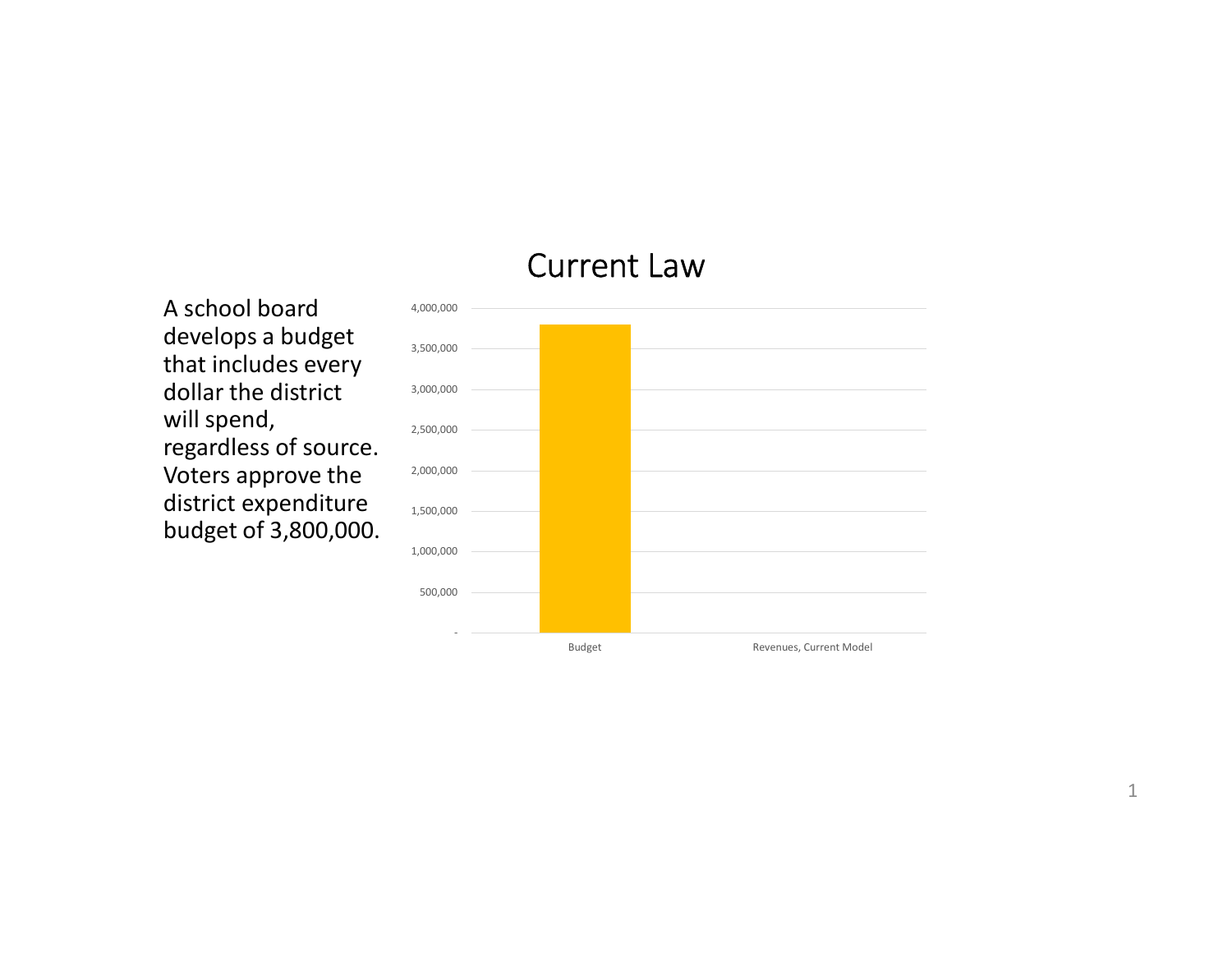### Current Law

The board develops a revenue budget to fund the expenditure budget. Revenues come from a variety of sources and total 3,800,000.

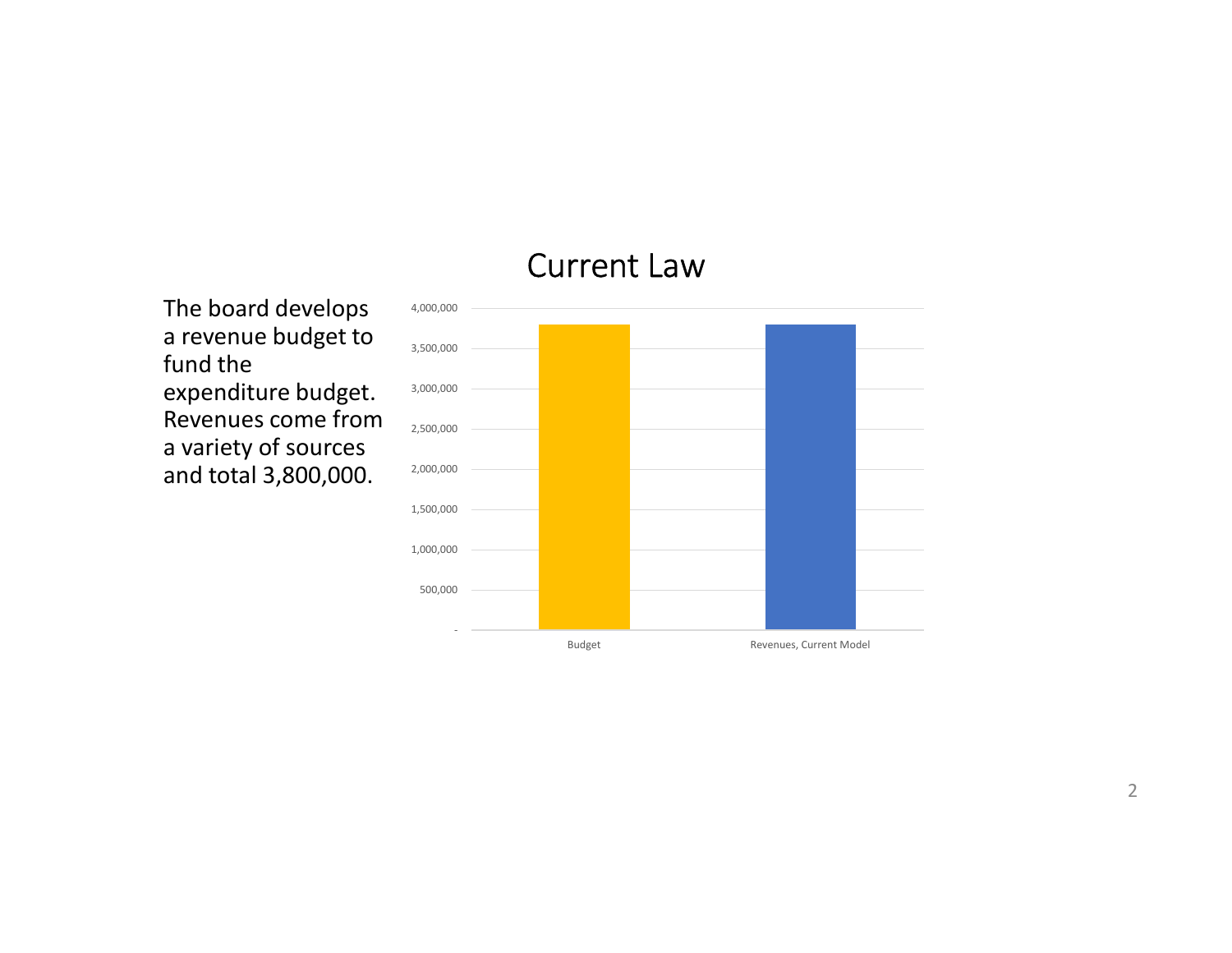### Current Law

A portion of the revenues come from sources other than education property special education aid, state categorical grants (transportation aid, small school and merger support grants), tuitions, surplus, etc. These are generically called offsetting revenues.

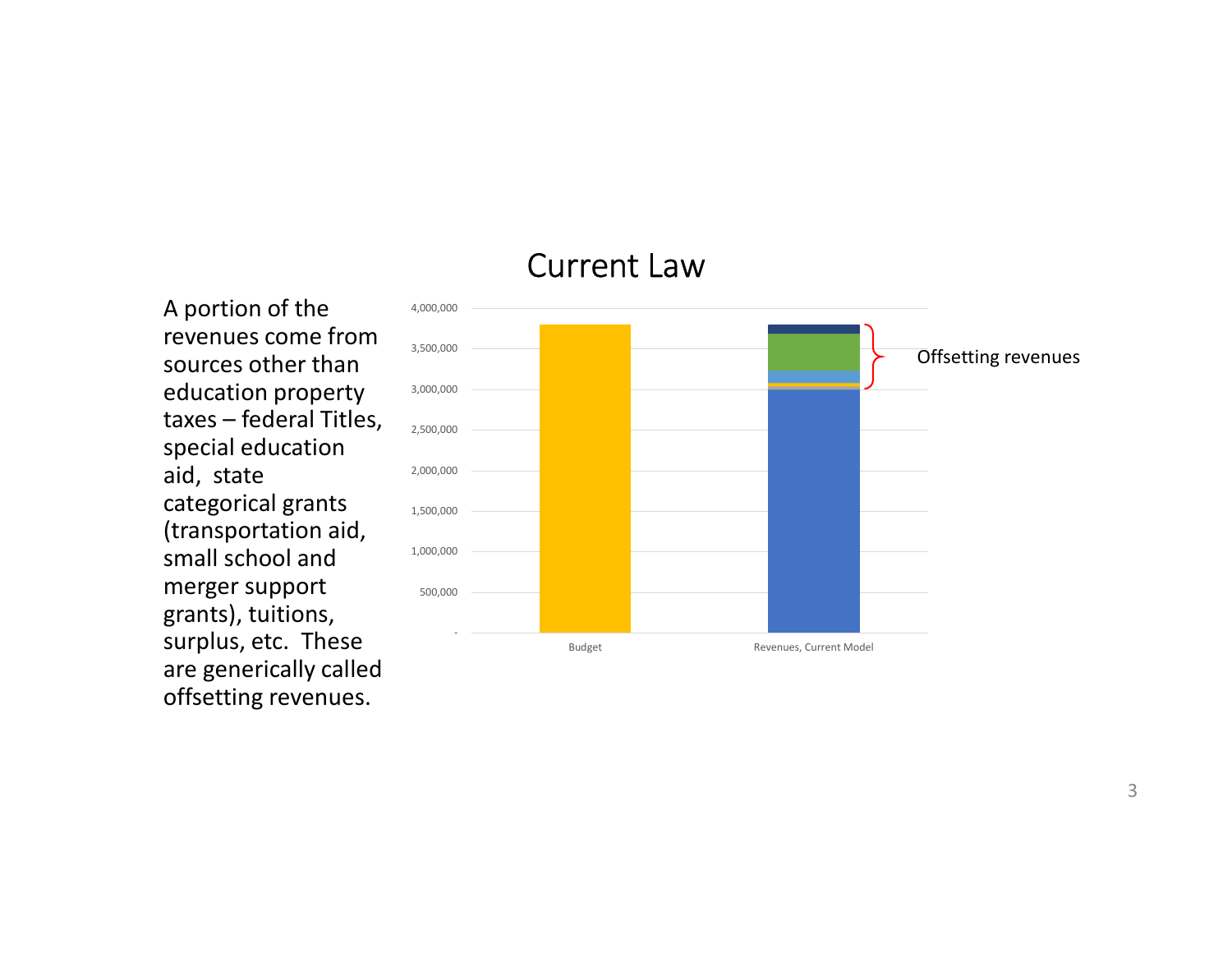

Offsetting revenues: 110,000 + 450,000 + 150,000 + 40,000 + 50,000 = 800,000

4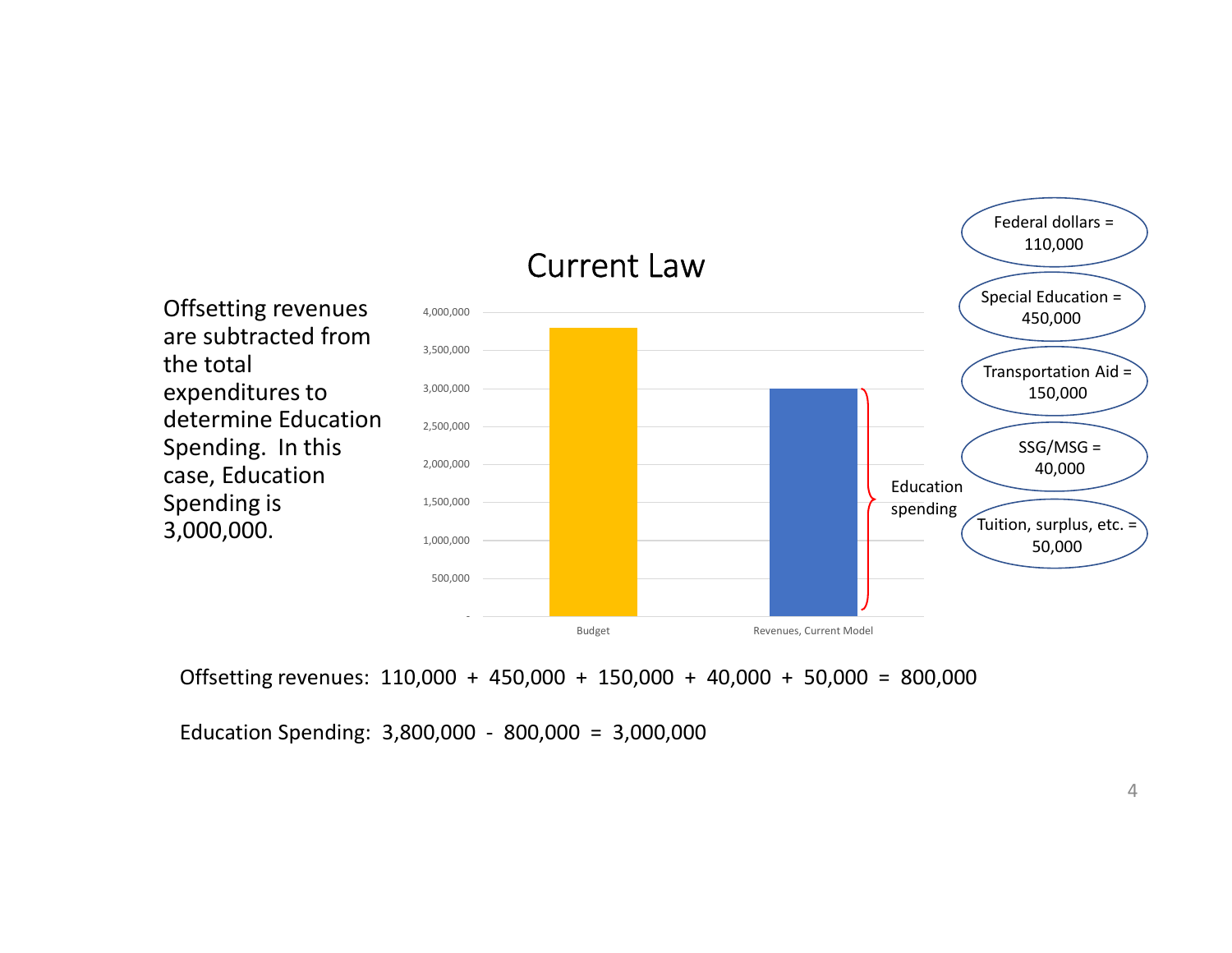# Student Weights

What do weights do?

- 
- 
- 1. Account for additional costs associated with specific categories of students.<br>1. Account for additional costs associated with specific categories of students.<br>2. Homestead property tax rates based on education spending 2. Student Weights<br>2. Homestead property tax rates based on education spending per pupil.<br>2. Homestead property tax rates based on education spending per pupil.<br>3. A district with high percentage of high-cost students has 3. A district with high percentage of high-cost students has high specific attents.<br>3. A district with high percentage of high-cost students has high spending per pupil,<br>3. A district with high percentage of high-cost stud increasing its homestead tax rate. 5. Student Weights<br>1. Account for additional costs associated with specific categories of students.<br>2. Homestead property tax rates based on education spending per pupil.<br>3. A district with high percentage of high-cost stu 5. Student Weights<br>
5. What do weights do?<br>
1. Account for additional costs associated with specific categories of students.<br>
2. Homestead property tax rates based on education spending per pupil.<br>
3. A district with high 1. Account for additional costs associated with specific categories of students.<br>
2. Homestead property tax rates based on education spending per pupil.<br>
3. A district with high percentage of high-cost students has high sp
- weighted pupils.
- thereby decreasing the cost per pupil.
- specific student categories.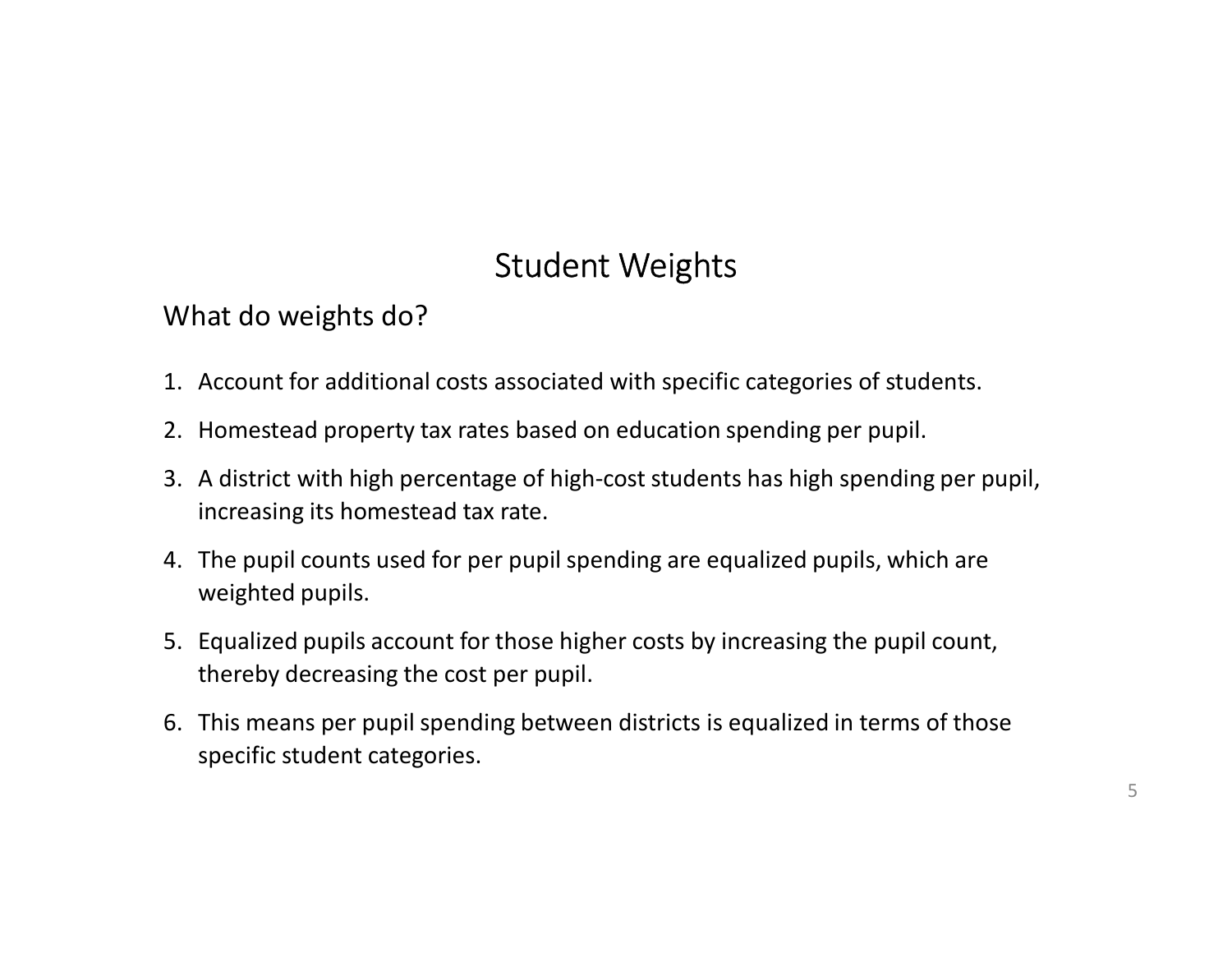## Student Weights

How are equalized pupils calculated?

- 
- Student Weights<br>
1. Long-term average daily membership (LT ADM) is the base.<br>
2. Long-term average daily membership (LT ADM) is the base.<br>
2. LT ADM is a two-year ADM average, plus state-placed student coun<br>
prior year. Student Weights<br>
v are equalized pupils calculated?<br>
ong-term average daily membership (LT ADM) is the base.<br>
a. LT ADM is a two-year ADM average, plus state-placed student counts from the<br>
prior year.<br>
b. LT ADM is the co prior year. Student Weights<br>
v are equalized pupils calculated?<br>
ong-term average daily membership (LT ADM) is the base.<br>
a. LT ADM is a two-year ADM average, plus state-placed studen<br>
prior year.<br>
b. LT ADM is the count the State has 2. How are equalized pupils calculated?<br>2. Long-term average daily membership (LT ADM) is the base.<br>2. LT ADM is a two-year ADM average, plus state-placed student counts from the<br>prior year.<br>2. Weights for each category ar Student Weights<br>3. How are equalized pupils calculated?<br>3. Long-term average daily membership (LT ADM) is the base.<br>3. LT ADM is a two-year ADM average, plus state-placed stude<br>prior year.<br>3. LT ADM is the count the State
	-
- 
-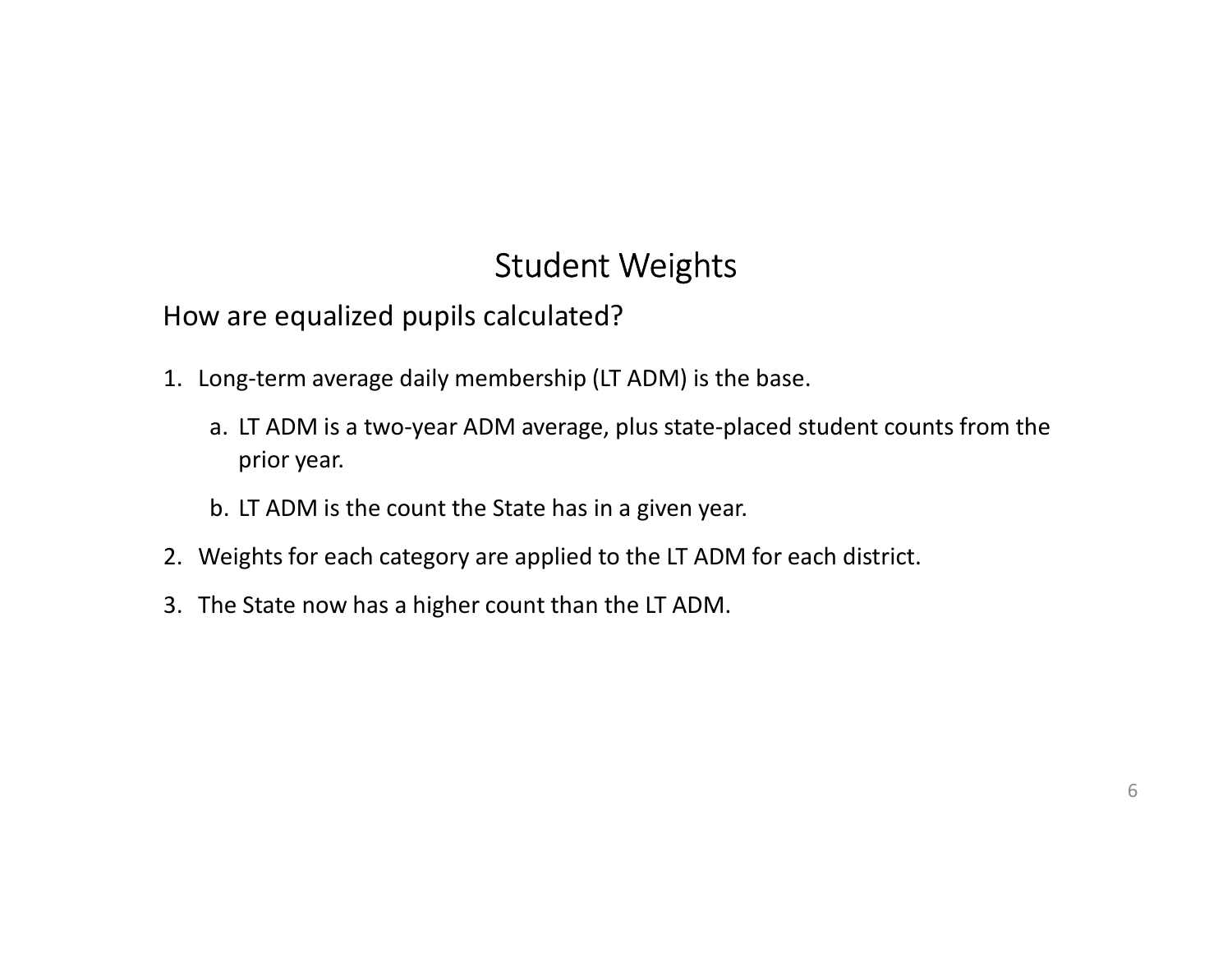# Student Weights

How are equalized pupils calculated?

- 4. The weighted LT ADM for each district is multiplied by an equalization ratio.
	-
	-
- Student Weights<br>The weighted LT ADM for each district is multiplied by an equalization ratio.<br>The weighted LT ADM for each district is multiplied by an equalization ratio.<br>The total equalization ratio is the total LT ADM d Student Weights<br>
Student Weights<br>
The weighted LT ADM for each district is multiplied by an equalization ratio.<br>
The equalization ratio is the total LT ADM divided by the total weighted ADM.<br>
b. The total equalized pupil c Student Weights<br>
vare equalized pupils calculated?<br>
The weighted LT ADM for each district is multiplied by an equalization ratio.<br>
a. The equalization ratio is the total LT ADM divided by the total weighted ADM.<br>
b. The to Student Weights<br>
re equalized pupils calculated?<br>
e weighted LT ADM for each district is multiplied by an equalization ratio.<br>
The equalization ratio is the total LT ADM divided by the total weighted ADM.<br>
The total equali ratio. Student Weights<br>The weighted LT ADM for each district is multiplied by an equalization ratio.<br>The weighted LT ADM for each district is multiplied by an equalization ratio.<br>a. The equalization ratio is the total LT ADM divi
	- its equalized pupil count is higher than its LT ADM.
- 5. Weights work in concert with one another and can mask what is happening.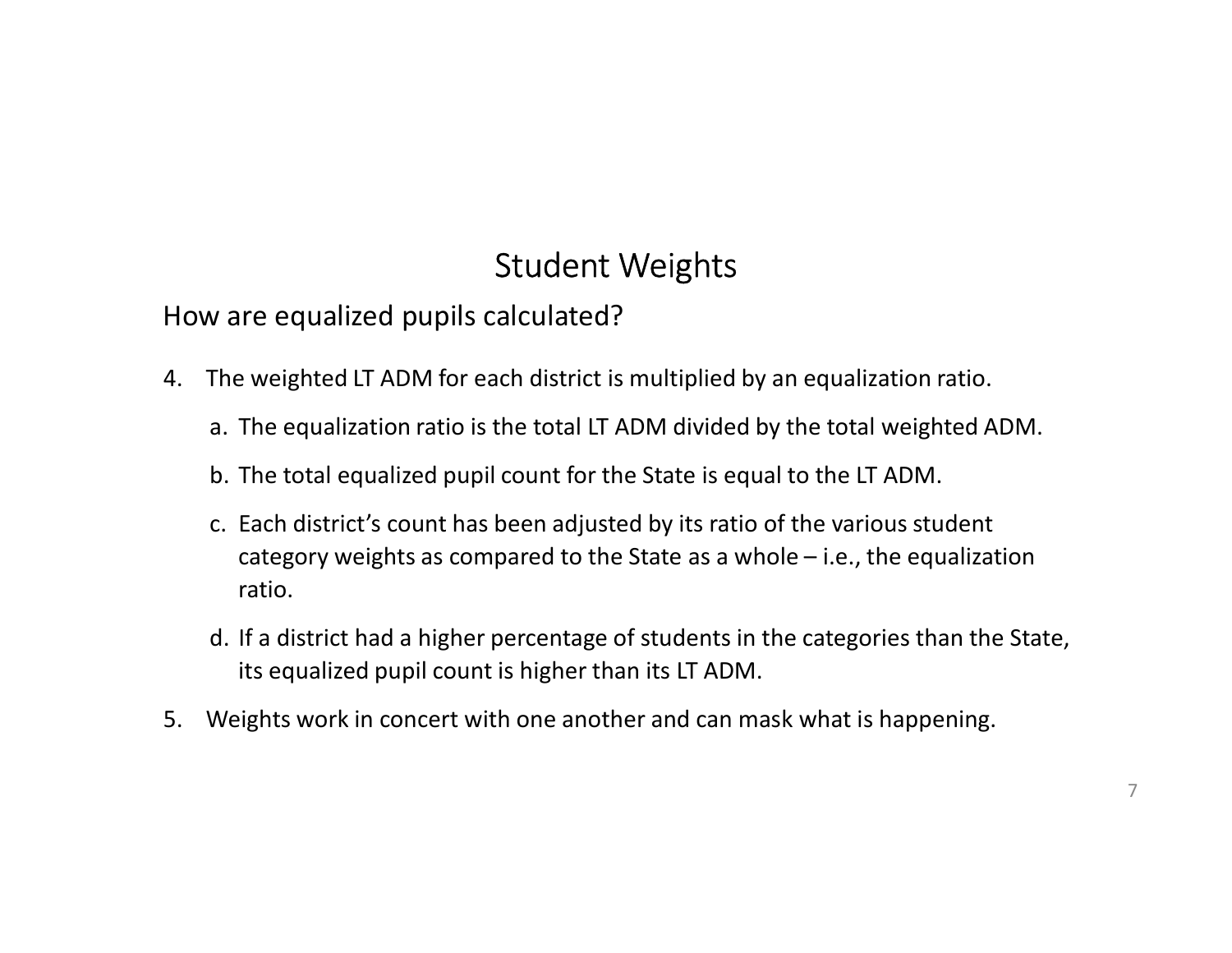### How weights can affect one another

Isolating the effect of a single weight.

Weights can affect one another<br>
ario 1 - only secondary grade weight<br>  $\frac{Eq (Ratio: 60 + 66.00 = 0.909)}{ADM}$ OW Weights can affect one another<br>Scenario 1 - only secondary grade weight<br> $\frac{Eq \text{ Ratio: } 60 \div 66.00}{ADM} = \frac{0.909}{ADM}$ <br>K-6 7-12 tot 0.0 0.2 Eligible 0.0 ADM Ratio Eq Ratio:  $60 \div 66.00 = 0.909$ Fect one another<br>
ade weight<br>  $\frac{\text{Eq Ratio: } 60 + 66.00}{\text{K-6}} = \frac{0.909}{0.909}$ <br>  $\frac{\text{K-6}}{2} = \frac{7-12}{12}$  Sparsity Wght<br>  $\frac{\text{Wghtd}}{\text{Wghtd}} = \frac{0.0 \text{ ADM Ratio Ratio EqPup}}{23.0 \text{ A} \cdot \text{Ratio}} = \frac{2.0 \text{ A} \cdot \text{A}}{22.0 \text{ A} \cdot \text{A}} = \frac{2.0 \$ ghts can affect one another<br>
only secondary grade weight<br>
Eq Ratio: 60 ÷ 66.00 = 0.909<br>
K-6 7-12 tot 0.0 0.2 Eligible 0.0 ADM Ratio Ratio<br>
5 15 20 - 3.0 no - 23.0 0.870 0.9<br>
10 10 20 - 2.0 yes - 22.0 0.909 0.9<br>
15 5 20 - ADM and the set of  $\sim$   $\sim$  Wghtd  $_{\rm District}$  and Eq. and Eq. and Eq. and Eq. and Eq. is respectively. 1 a a different contract one and the response to the test of the space of the control of the contract of the contract of the contract of the contract of the contract of the contract of the contract of the contract of the ADM Ratio Ratio EqPup Eq Eq<br>
Ratio EqPup<br>
0.909 20.9<br>
0.909 20.0<br>
0.909 19.1 How weights can affect one another<br>
Scenario 1 - only secondary grade weight<br>  $\frac{100 \text{ N} \times 6 \text{ J} - 7-12 \text{ Sparsity Wight}}{100 \text{ N} \times 6 \text{ J} - 7-12 \text{ Sparsity Wight}}$ <br>  $\frac{100 \text{ N} \times 6 \text{ J} - 7-12 \text{ Sparsity Wight}}{100 \text{ J} - 7-12 \text{ J}} = \frac{100 \text{ N} \times 6 \text$ How weights can affect one another<br>
Scenario 1 - only secondary grade weight<br>  $\begin{array}{r}\n\text{K-6} & 7-12 \text{ |Sparstiv Wight}\n\end{array}$ <br>  $\begin{array}{r}\n\text{K-6} & 7-12 \text{ |Sparstiv Wight}\n\end{array}$ <br>  $\begin{array}{r}\n\text{K-6} & 7-12 \text{ |Sparstiv Wight}\n\end{array}$ <br>  $\begin{array}{r}\n\text{Wghtd District$ 3. **Equation 3 15 20** - 1.0 yes - 21.0 0.952 0.909 19.1 State<br>
3. District 3 15 5 20 - 1.0 yes - 21.0 0.952 0.909<br>
3. District 3 15 20 - 3.0 no<br>
2.0 0.92 19.1 2.20 0.870 0.909 20.0<br>
2.10 0.959 2.00 0.00 2.0 in 2.0 0.99 0. 4. State 60 60 66.0 66.0 0.909 60.0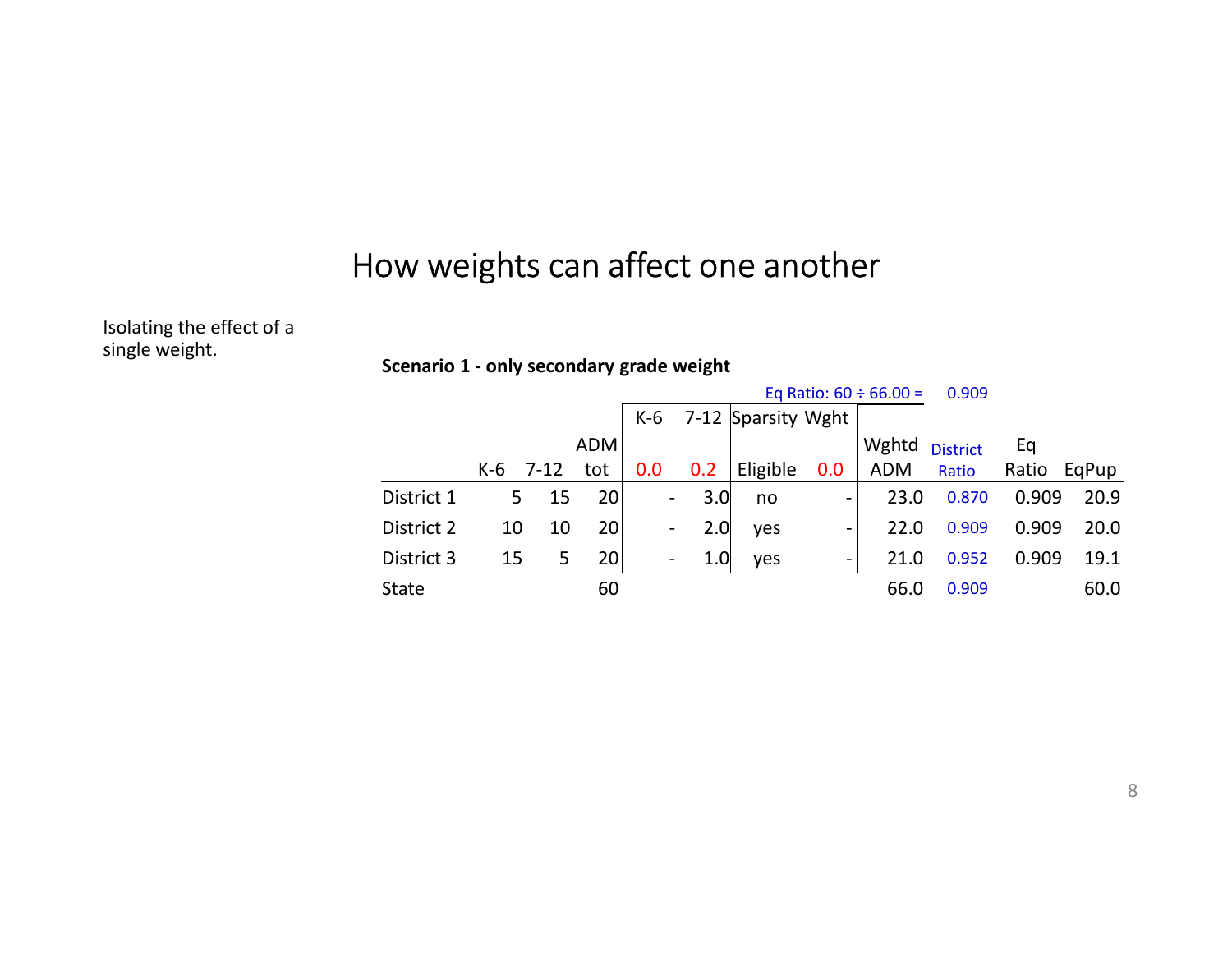## How weights can affect one another

Impact of a second weight on results from a single<br>weight. Scenario 2 - secondary weight plus a sparsity weight weight.

| How weights can affect one another                   |                |        |            |                                  |     |                    |                          |                             |                 |       |              |
|------------------------------------------------------|----------------|--------|------------|----------------------------------|-----|--------------------|--------------------------|-----------------------------|-----------------|-------|--------------|
|                                                      |                |        |            |                                  |     |                    |                          |                             |                 |       |              |
|                                                      |                |        |            |                                  |     |                    |                          |                             |                 |       |              |
|                                                      |                |        |            |                                  |     |                    |                          |                             |                 |       |              |
| Scenario 2 - secondary weight plus a sparsity weight |                |        |            |                                  |     |                    |                          | Eq Ratio: $60 \div 70.00 =$ | 0.857           |       |              |
|                                                      |                |        |            | $K-6$                            |     | 7-12 Sparsity Wght |                          |                             |                 |       |              |
|                                                      |                |        | <b>ADM</b> |                                  |     |                    |                          | Wghtd                       | <b>District</b> | Eq    |              |
|                                                      | $K-6$          | $7-12$ | tot        | 0.0                              | 0.2 | Eligible           | 0.1                      | <b>ADM</b>                  | Ratio           | Ratio | EqPup        |
| District 1                                           | 5 <sup>1</sup> | 15     | 20         | $\blacksquare$                   | 3.0 | no                 | $\overline{\phantom{a}}$ | 23.0                        | 0.870           | 0.857 | 19.7         |
| District 2                                           | 10             | 10     | 20         | $\blacksquare$<br>$\blacksquare$ | 2.0 | yes                | 2.0                      | 24.0                        | 0.833           | 0.857 | 20.6         |
| District 3<br>State                                  | 15             | 5      | 20<br>60   |                                  | 1.0 | yes                | 2.0                      | 23.0<br>70.0                | 0.870<br>0.857  | 0.857 | 19.7<br>60.0 |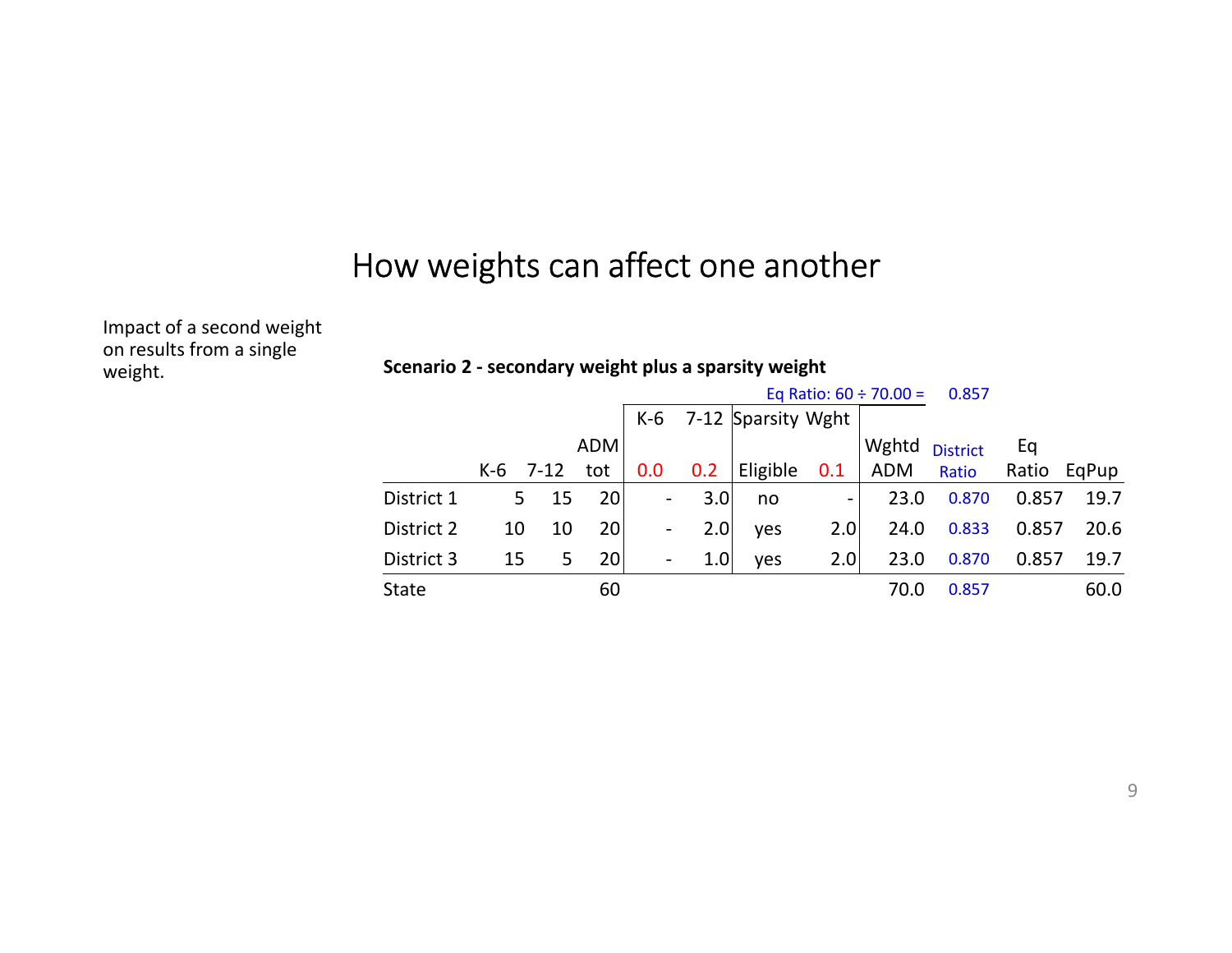# Interaction of Weights, comparison

Impact of a second weight on results from a single weight.

|              | Interaction of Weights, comparison | <b>One</b><br>factor | <b>Two</b><br>weighting weighting<br>factors |
|--------------|------------------------------------|----------------------|----------------------------------------------|
|              | <b>ADM</b> tot                     | <b>EqPup</b>         | <b>EqPup</b>                                 |
| District 1   | 20                                 | 20.9                 | 19.7                                         |
| District 2   | 20                                 | 20.0                 | 20.6                                         |
| District 3   | 20                                 | 19.1                 | 19.7                                         |
| <b>State</b> | 60                                 | 60.0                 | 60.0                                         |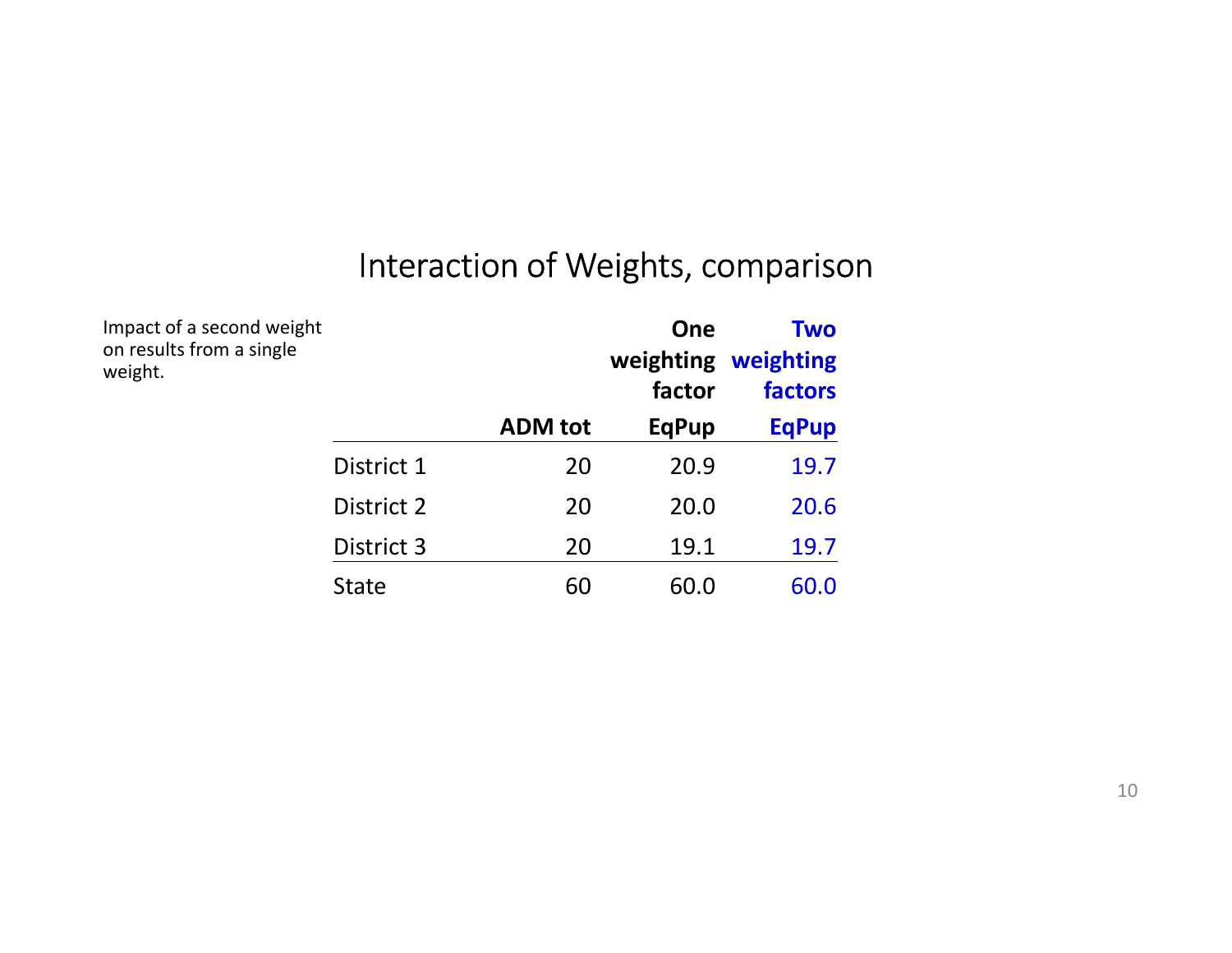# LT ADM versus Equalized Pupils, examples

|              | LT ADM versus Equalized Pupils, examples |               |              |                |                                           |
|--------------|------------------------------------------|---------------|--------------|----------------|-------------------------------------------|
|              |                                          | <b>LT ADM</b> | <b>EqPup</b> | <b>Ratio</b>   | <b>District EqPup vs</b><br><b>LT ADM</b> |
| Z999         | <b>Statewide Totals</b>                  | 86,878        | 86,869       | 0.951          | (8)                                       |
| T079         | Georgia                                  | 913           | 865          | 1.005          | (49)                                      |
| U061<br>U049 | Mt. Abraham USD<br><b>Barstow USD</b>    | 1,491<br>301  | 1,463<br>297 | 0.969<br>0.961 | (28)<br>(3)                               |
| U084         | <b>Mettawee School District</b>          | 312           | 316          | 0.938          | $\overline{4}$                            |
|              |                                          | 2,530         | 2,542        | 0.947          | 11                                        |
| U057         | Maple Run USD                            |               |              |                |                                           |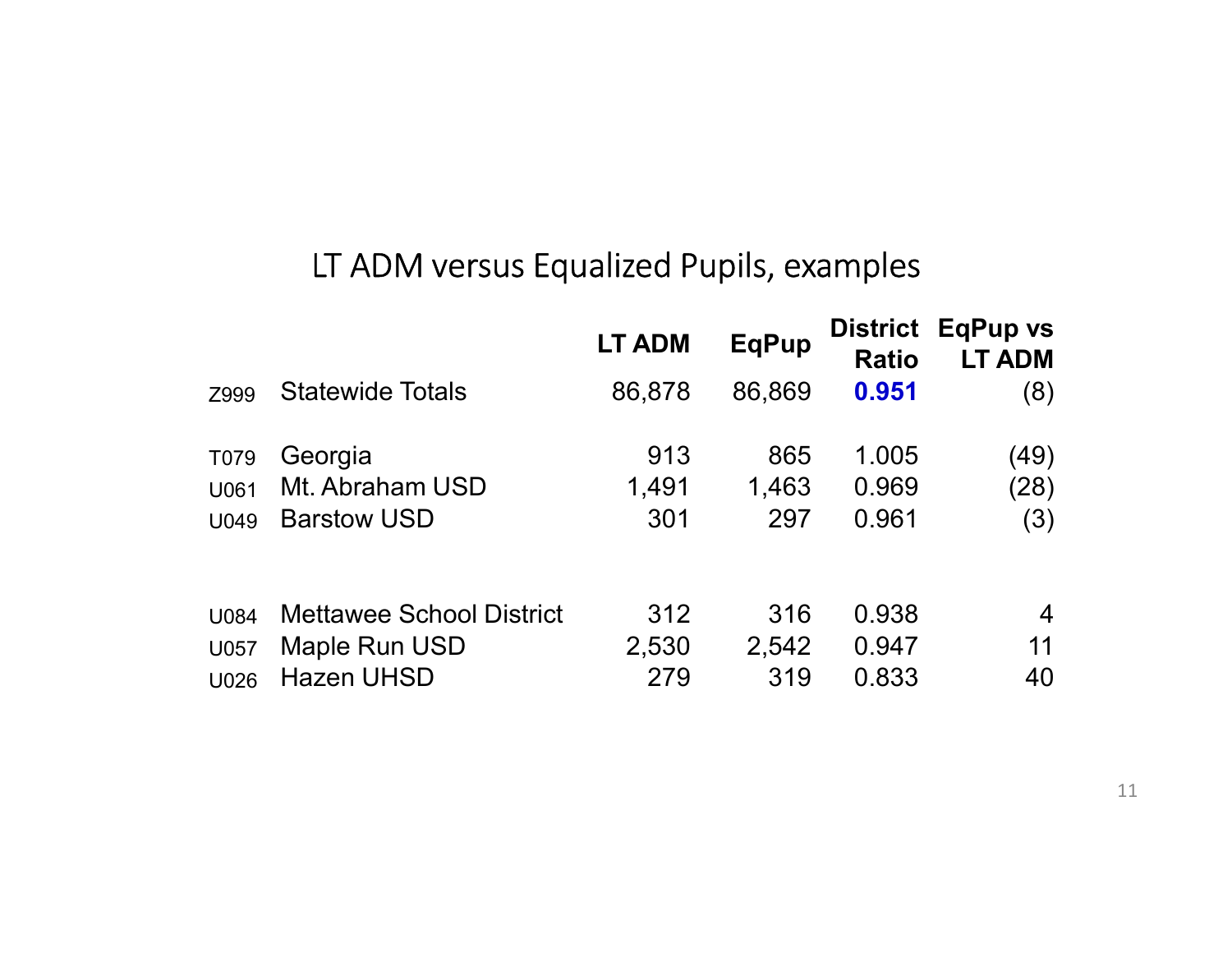# Tax rate calculation

| 1. Expenditures<br>2. Offsetting Revenues<br><b>3. Education Spending</b>  |   | 3,800,000<br>800,000<br>3,000,000 |                                                |
|----------------------------------------------------------------------------|---|-----------------------------------|------------------------------------------------|
| 4. Equalized Pupils (LT ADM for CE)<br>5. Ed Spend / EqPup (LT ADM for CE) | ÷ | 200.00<br>15,000                  | This is not the<br>actual yield. This          |
| 6. Property yield per \$1.00 rate<br>7. Equalized Homestead Rate           | ÷ | 12,000<br>1.250                   | value is used for<br>illustrative<br>purposes. |
| <b>8. CLA</b><br><b>9. Actual Homestead Rate</b>                           | ÷ | 93.00%<br>1.344                   |                                                |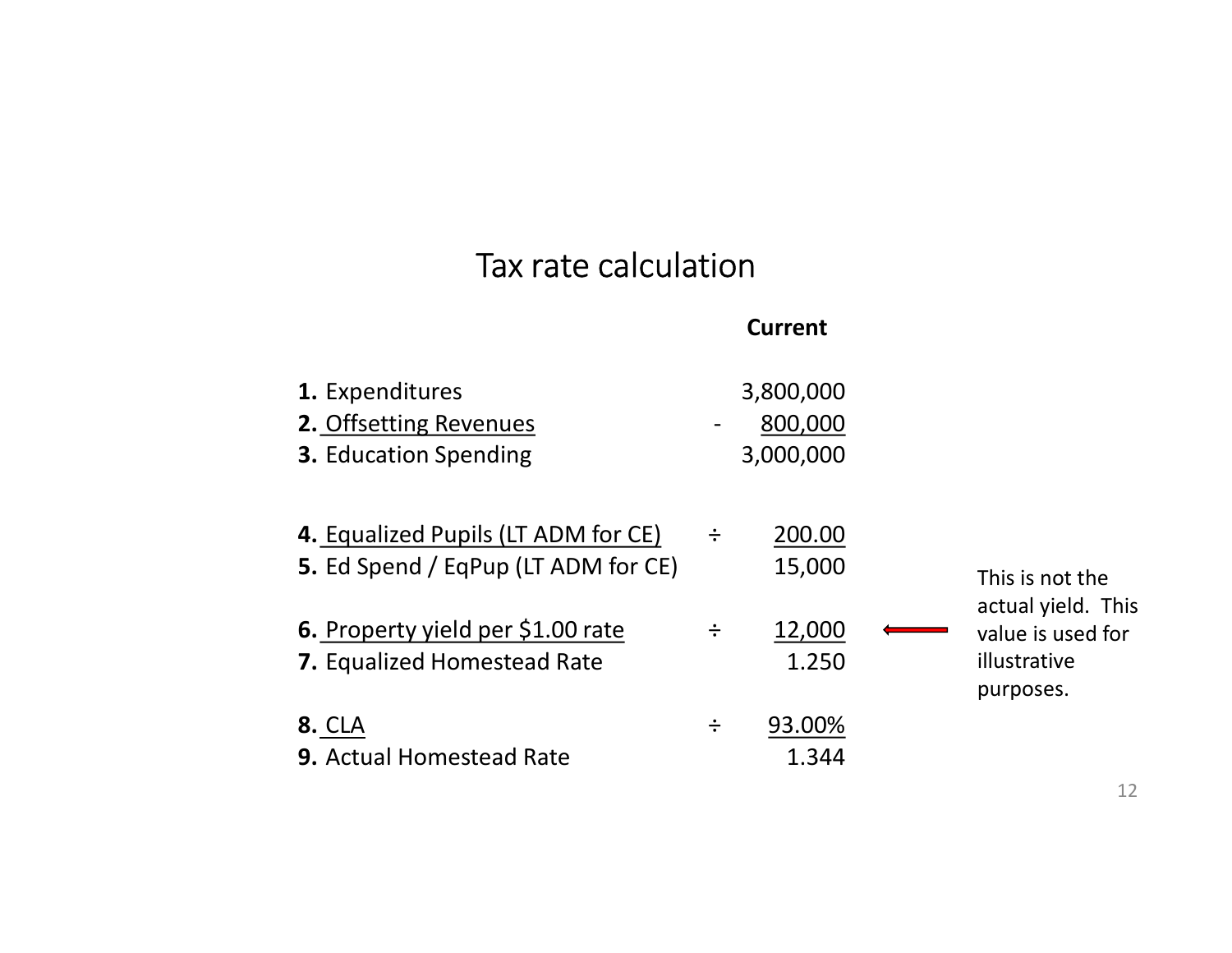## Cost Equity Model

Under the cost equity model, a board still develops expenditure and revenue budgets, which again equal 3,800,000.

But under the cost equity model, there are more offsetting revenues, the cost equity payments.

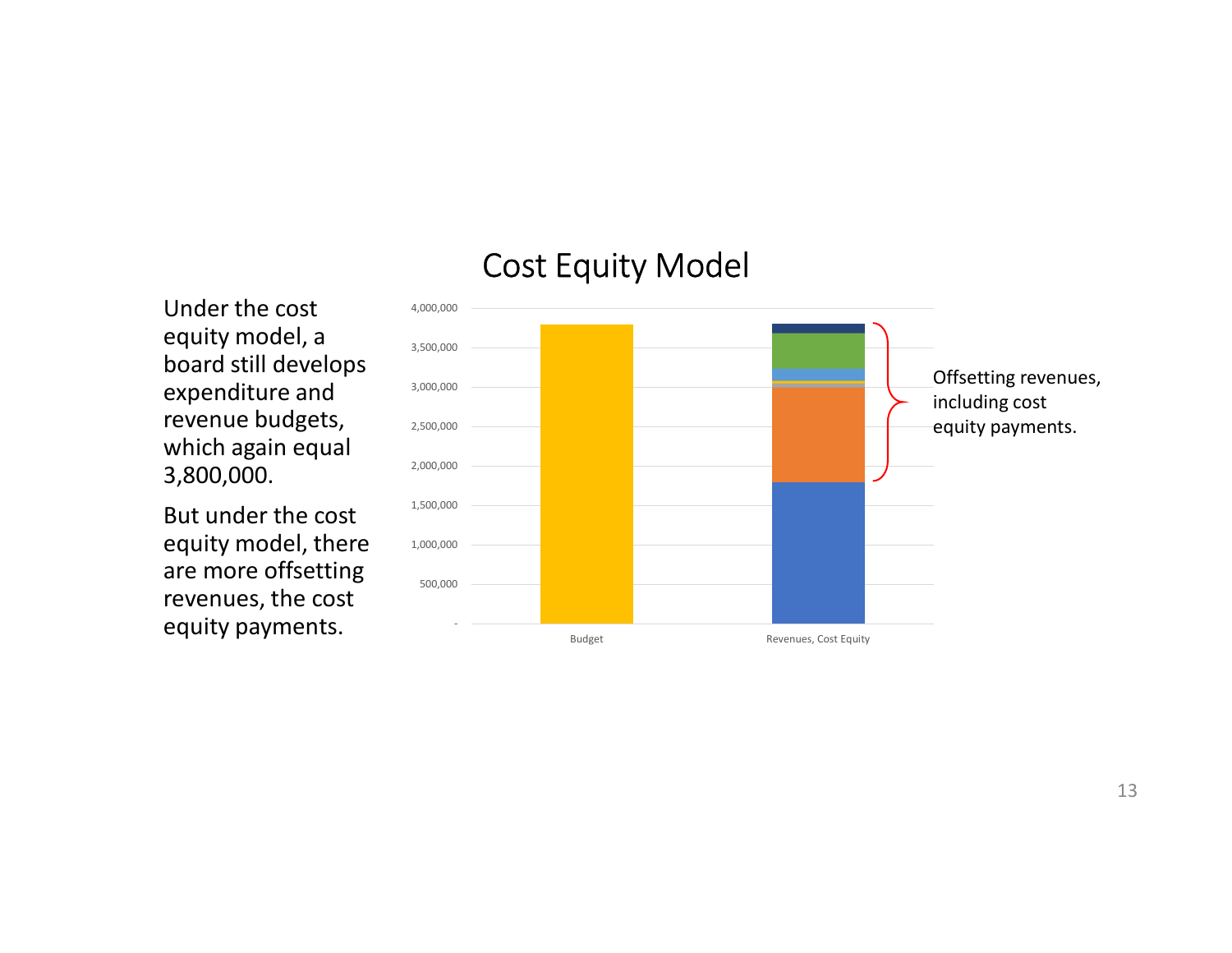

Offsetting revenues: 110,000 + 450,000 + 150,000 + 40,000 +